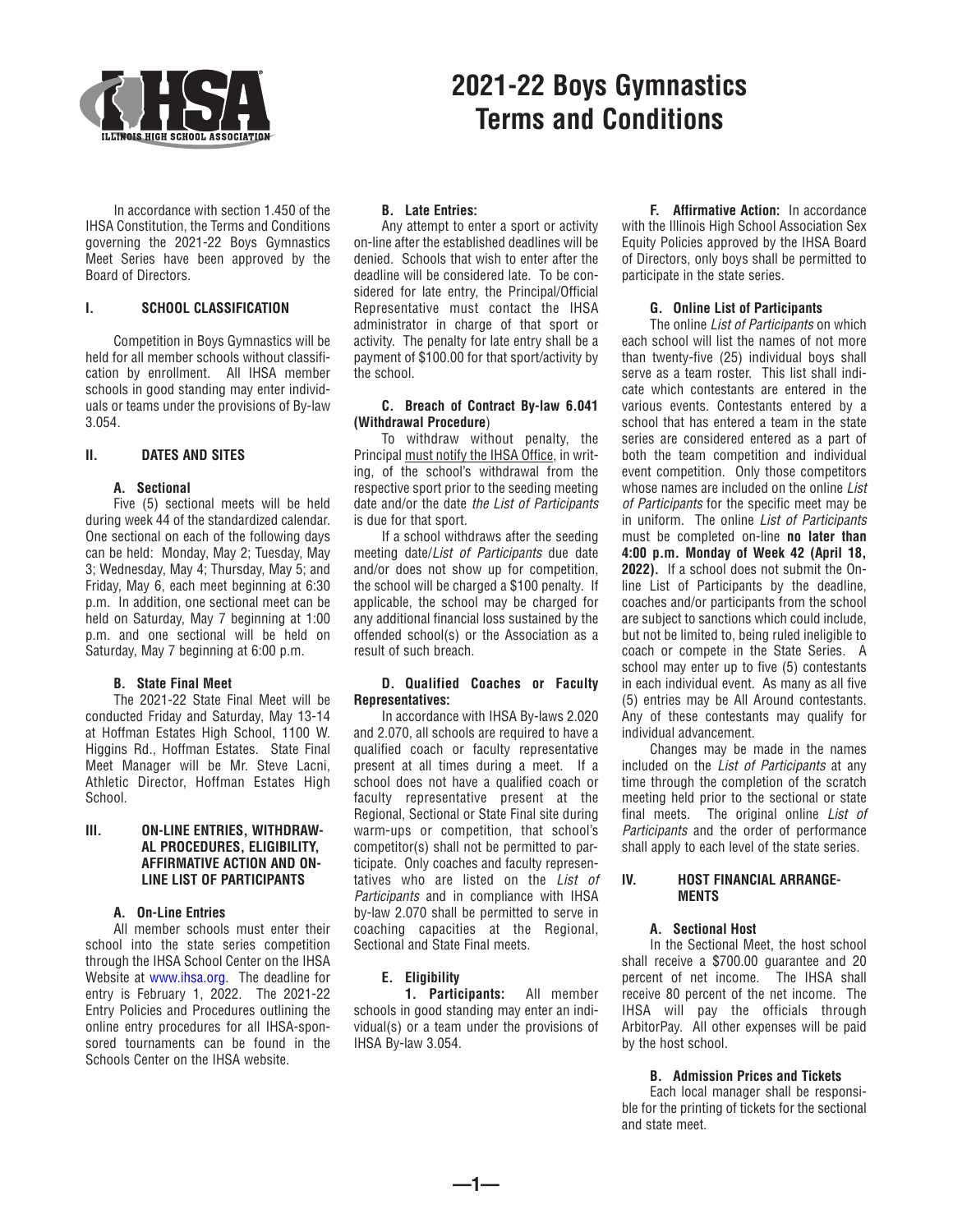#### **1. Admission Prices:**

 At Sectional Meets: \$7.00, digital tickets will be sold via GoFan

 At the State Final Meet: \$11.00 (single session), digital tickets will be sold via GoFan.

 Baby in arms is free for all levels of competition.

### **C. Rights Fees for TV and Radio:**

 1. Television Rights Fees to be charged by Local Managers and/or the IHSA are contained in the IHSA Television Policy. 2. Radio Fees which shall be

charged are:

- a. Sectional = No charge;
- b. State Final  $=$  \$50.00.

 3. Policy regarding media requirements for each Local Manager is contained in the current News Media Directory.

#### **V. TOURNAMENT ASSIGNMENTS AND SEEDING MEETINGS**

# **A. Sectional Meet Schedule:**

 Sectional meets can be conducted on Monday, Tuesday, Wednesday, Thursday, Friday, Saturday afternoon and Saturday evening, each in single session beginning at 6:30 p.m. with the exception of the Saturday sessions which shall begin at 1:00 p.m. and 6:00 p.m. All the events shall be conducted concurrently. The six (6) events will be Floor Exercise, Pommel Horse, Still Rings, Long Horse Vaulting, Parallel Bars and Horizontal Bar. Teams shall perform in Block Style, according to the provisions of the IHSA Boys Gymnastics Sectional Managers Checklist furnished in the manual.

# **B. Seeding Policies**

 Each school qualifying for team honors e-mail (ecarstens@ihsa.org) to the IHSA office, not later than 9:00 a.m. on Tuesday, March 29, their seeding score based on the following seeding policy.

 The scores used for team seeding shall be from gymnastics meets where the team score was determined by adding three scores on all events. Of all the team scores that conform to this criteria, the average of one-half of the team's total meet will be used. If there is an odd number of meets, then the team will average one meet above the one-half. (For example, a team that competes in nine events will average five). Therefore, if a team competed in twelve meets that fit the criteria, that team will use the average of six scores. Note:

 1. Dual or multiple meet scores can be used only once.

 2. If a team competed in a meet that used two scores for team scoring, whether four or more competitors were used, that score can not be used as part of the seeding information.

 On Tuesday, March 29, the IHSA will determine the five (5) sectional hosts based on the seeding information provided. The team and individual state series assignments will be determined according to geographic location to the sectional host school.

# **VI. TOURNAMENT STRUCTURE AND TIME SCHEDULES**

# **A. Sectional Host Seeds**

 Sectional host seeds will be posted on the IHSA website for 48 hours to verify accuracy. Once assignments are made, seeds will be final.

## **B. Sectional Host**

 The five (5) highest seeded teams in the state will have the first option to host and will be the host if its principal has signed the "Sectional Host Consent Form" agreeing to host. When the first seeded team in a sectional declines to host the sectional at their school, then the next seeded team in that sectional has the opportunity**.** The Sectional team assignments will be based on the seeds determined by the coaches; with the assignments to be as follows.

Sectional A: Seeds 1, 10, 11 Sectional B: Seeds 2, 9, 12 Sectional C: Seeds 3, 8, 13 Sectional D: Seeds 4, 7, 14 Sectional E: Seeds 5, 6, 15

 After the first fifteen teams are assigned to a Sectional by seed, the rest of the team and individual state series assignments will be determined by the IHSA according to geographic location.

#### **C. State Final Meet:**

 Session 1. Individual Prelims/All Around Finals: Individual preliminary and allaround finals. All ranked and at-large qualifiers for the all-around in all 6 individual events will compete Friday at 5:00 p.m. At the conclusion of the meet the top 5 in the all-around competition will be awarded and the top ten finishers on each event will advance to the finals.

 Session 2. Individual Finals/ Team Championship: Team Finals and Individual Finals: The top 10 event finishers from Session 1 and the top 8 teams from the sectionals. Competition at 11:30 a.m. The top 8 teams will be grouped together.

**—2—**

### **VII. ADVANCEMENT OF WINNERS**

#### **A. Individual Advancement: 1. Event Qualifiers**

 The winners of the first five (5) places in each individual event shall advance from each sectional. They shall be called "ranked qualifiers." In addition, the results of the sectional meets shall be surveyed to determine the top twenty-five (25) individuals with the highest scores among those who were not "ranked qualifiers." These competitors also shall advance to the state final individual meet and shall be called "At Large Qualifiers." A maximum of fifty (50) ranked and at-large qualifiers shall advance to the state finals in the individual competition held on Friday.

# **2. All-Around Qualifiers**

 The top three (3) All-Around individuals shall advance from each sectional. They shall be called "Ranked Qualifiers." In addition, the results of the sectional meets shall be surveyed to determine the top fifteen (15) individuals with the highest scores among those who were not "Ranked Qualifiers." These competitors also shall advance to the state final individual meet and shall be called "At-Large Qualifiers." A maximum of thirty (30). At the State Meet, the all-around competition shall be conducted on Friday.

 **3. At-Large Notification:** Notification of "At -Large Qualifiers" and "At-Large Teams" will be made through the posting of the qualifiers and teams on the IHSA web page.

# **B. Team Advancement:**

 **1. Ranked Qualifiers:** The winning team from each sectional shall advance to the state final. They shall be called "Ranked Qualifiers." In addition, the results of the sectional meets shall be surveyed to determine the top three (3) teams with the highest scores among those teams who were not "Ranked Qualifiers." These teams also shall advance to the State Final Team Meet and shall be called "At-Large Qualifiers." If there should be a tie in raw scores for the "At-Large Team" selection, all such tied teams shall be advanced to the State Final.

 **2. At-Large Notification:** Notification of "At -Large Qualifiers" and "At-Large Teams" will be made through the posting of the qualifiers and teams on the IHSA web page.

#### **VIII. TOURNAMENT RULES**

## **A. Official Rules:**

USAG Men's Junior Olympic Program Rules along with official IHSA interpretations.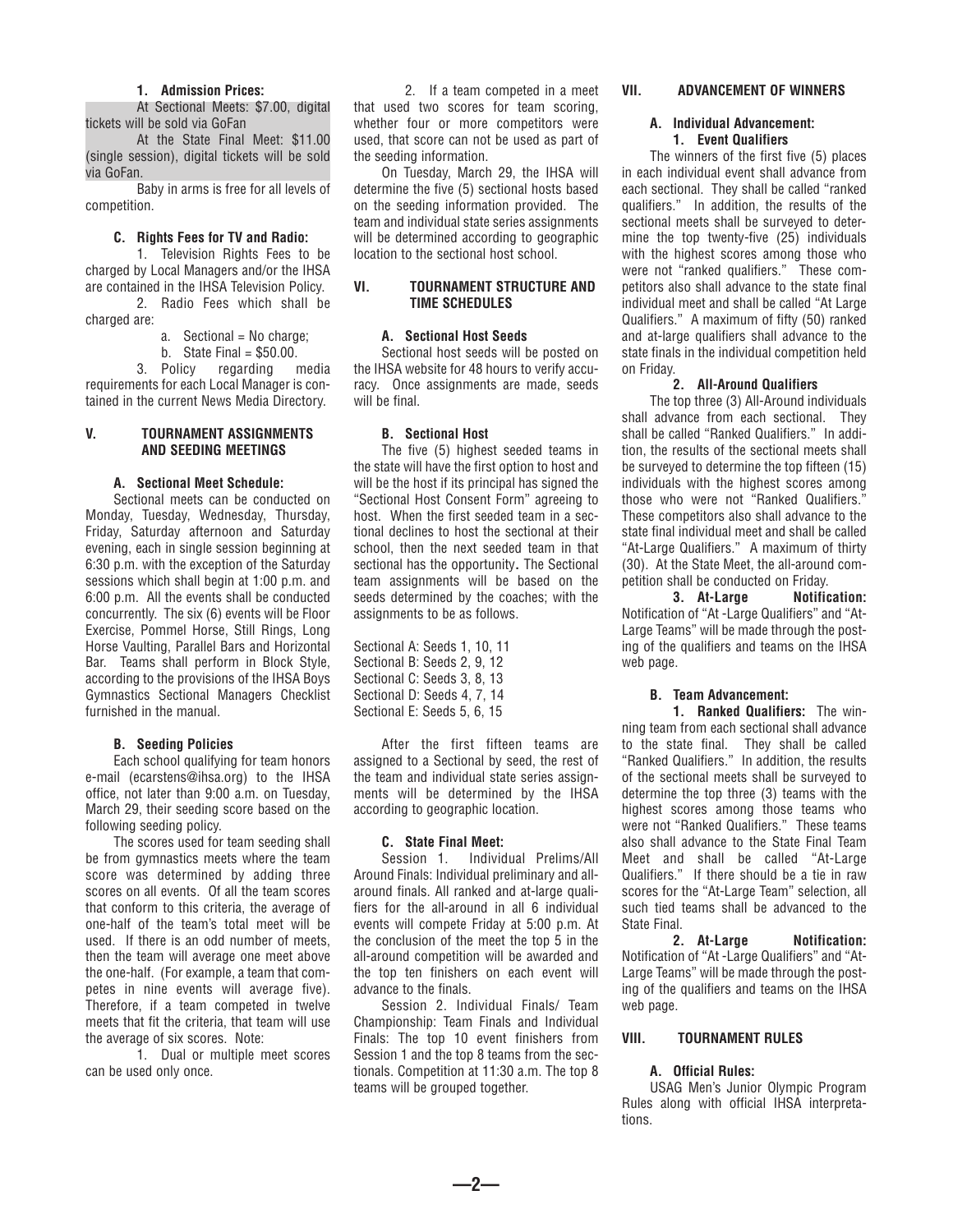# **B. Scoring Base:**

 **1. Team:** At the Sectional and State Final Meets, the team with the highest raw score shall be the team winner, the team with the second highest raw score shall be runner-up, etc. Raw score shall be determined by adding the average scores of the best three performers in each of the six (6) individual events.

 **2. Individual:** Scoring at the State Finals for the final session of the Individual Tournament shall be "New Life." Individuals will be awarded medals based on the final session scores.

#### **C. Equipment**

 **1. Sting Mat:** At the sectional level only, a school will be allowed to bring a sting mat. At the state meet, schools will not be allowed to bring a sting mat. All equipment and mats including the sting mats will be provided by the state meet management.

 **2. Vaulting:** Schools that host sectional meets shall only provide a vaulting table for competition. Only the vaulting table will be provided at the state finals.

### **D. Judges Score Sheets**

 The original copies of judges' score sheets shall remain a part of the officials meet results to be used for verification of scores and to correct errors in printed results.

# **E. Team State Meet - Order of Performance**

 The order of performance of a team at the state meet shall have the competitors warming up and performing according to a rotational system of a school in ascending sectional score order within the rotation.

# **F. Verified Clerical Errors**

 Procedures for dealing with verified clerical errors shall be:

 1. Clerical errors are corrected within 48 hours

 2. At-Large Qualifiers already notified will not be eliminated

 3. Scoring errors shall be corrected

 4. Penalties will advance with the correction

 5. Strategic errors or entry errors are not correctable.

#### **G. Individual State Meet - Order of Performance**

 The order of performance for the individual finals shall be made according to a random draw. Conflicts on events shall be handled at the time of the competition and the individual with a conflict shall be dropped 6 positions.

#### **H. Unsportsmanlike Conduct**

 By-law 6.011, "Players Ejected For Unsportsmanlike Conduct" and 6.012, "Coaches Ejected For Unsportsmanlike Conduct" control penalties and procedures for unsportsmanlike conduct in addition to the National Federation Boys Gymnastics Rules.

## **I. Proper Uniform**

The proper school-issued uniform shall be worn in the arena during warm up and competition. In accordance with the USAG Men's Junior Olympic Program Rules, the uniform shall consist of shirts, pants or shorts and optional footwear. Penalties shall be given following one warning to the violating participant.

## **J. Lineups**

 Teams will indicate their tentative lineup for sectional managers when they complete the on-line *List of Participants* Form no later than Monday, April 18. Changes may be made in the lineup at the scratch meeting held immediately prior to the start of the sectional meet.

## **K. Substitutions**

The Sectional and State Final Meet Managers shall hold a coaches meeting prior to the meet. Team substitutions and scratching competitor(s) will be made at this time. The head coach may also make changes in the order of performance for the team competitors from a school. No changes or corrections in the competitors and order of performance shall be permitted following the coaches meeting except in the case of injury or illness as provided in these Terms and Conditions.

 **1. Team substitution prior to meet:** Competitors who are substituted under the provisions in these Terms and Conditions may return to team competition in the state series if their team qualifies to advance. A team substitute's name must be included on the List of Participants.

 **2. Team substitutions during a meet:** The coach must notify the Meet Referee of any such team substitution before the team begins its competition in an event. A team substitution may be made during the state series in cases of a disabling illness or injury of a team competitor provided the name of the substitute appears on the *List of Participants.* The substitution is made before the team begins its competition in an event, and no change is made in the order of performance. When a team substitution is made during a meet and the substitute has not warmed up on the meet equipment, the athlete should be given a one and a half minute touch warm up prior to his/her team competing on that event as determined by

**—3—**

the Meet Referee. General warm up will take place in the warm up gymnasium, if available.

 **3. Individual substitutions:** No substitutions shall be made for ranked or at large individual qualifiers in any event.

#### **L. Six Contests**

 By-law 3.054 provides that schools must engage in a minimum of six contests in a sport to be eligible for team competition in a state tournament series.

### **IX. TOURNAMENT POLICIES**

 **A. Presale Tickets:** The IHSA will offer digital tickets (tickets redeemed on a smartphone) at this state final event via GoFan. Digital tickets can be purchased and downloaded to a smartphone on the GoFan app or at gofan.co/IHSA (.co is not a typo). IHSA State Series hosts are allowed, but not mandated, to sell digital tickets on GoFan in the rounds preceding the State Finals. Search the GoFan app or website for availability.

# **B. State Final Passes:**

# **1. Team Qualifiers:**

 a. State Final Passes: Team Qualifiers**:** One pass for each team member listed on the *List of Participants (maximum of 25).*

 b. Maximum four passes for coaches provided they are listed on the *List of Participants*.

 c. Three passes for school officials.

 d. One (1) state final event pass to properly licensed medical personnel for each team participating in the state final. The pass would be available for either a licensed athletic trainer or team physician. A school shall submit this name when they complete their list of participants.

 e. One pass for a manager as listed on the IHSA List of Participants

## **2. Individual Qualifiers:**

a. One pass for each com-

 b. Maximum of four passes for coaches provided they are listed on the Entry Form.

c**.** One pass for a manager

 d. Two passes for school officials.

# **C. Pass Pickup**

petitor.

 Participant Passes and warm-up times will be provided upon arrival at the preliminary session. Administrative passes will be available at the pass gate.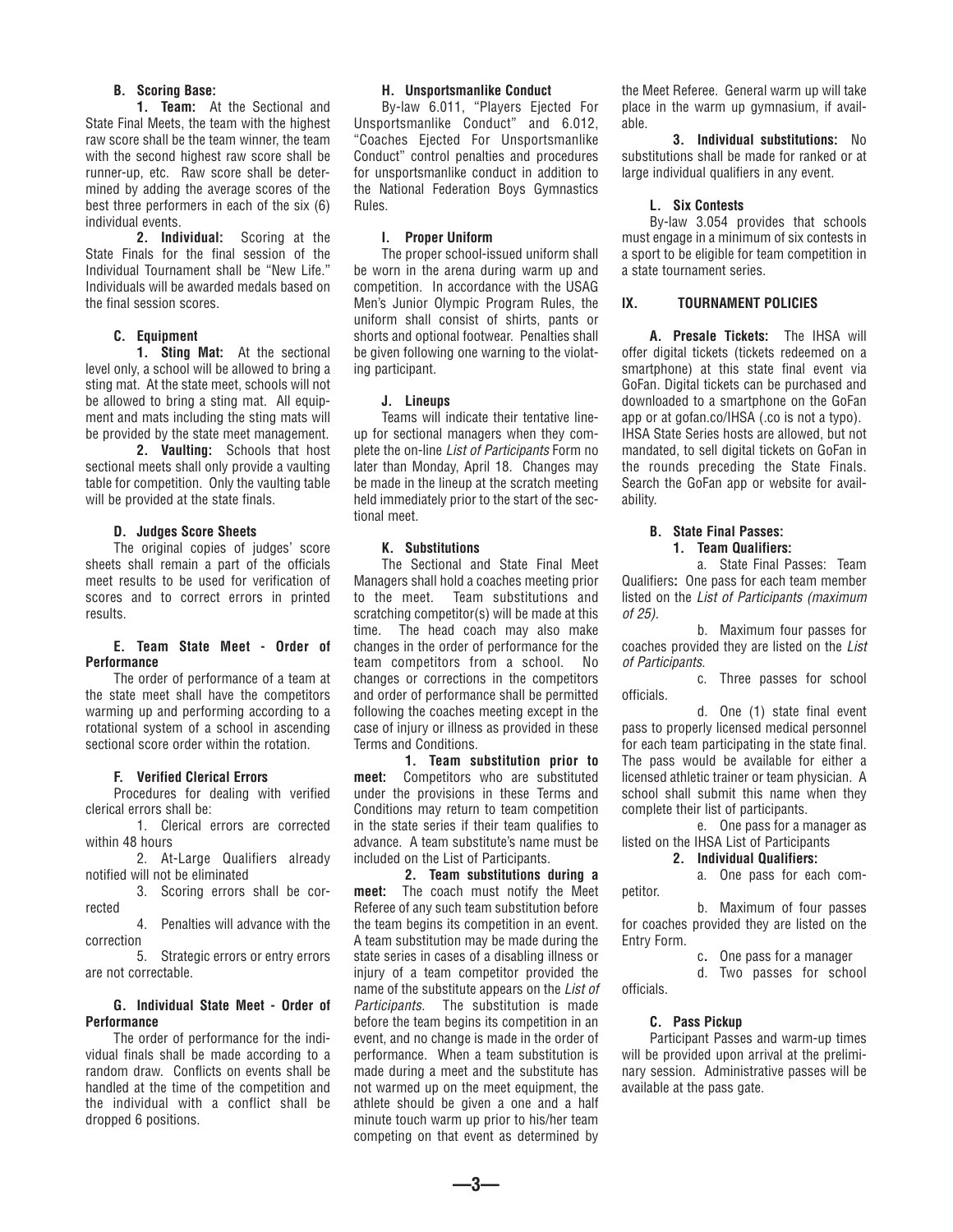#### **D. Artificial Noisemakers**

Mechanical noisemakers and megaphones are not allowed.

### **E. Signs, Banners,**

The display of signs, banners, placards or similar items at the IHSA State Series events is permitted, provided:

1. they are in good taste and reflect good sportsmanship in their message and use;

2. they reflect identification and encouragement to participants and their school/community;

3. they are not displayed on the field of play or in <sup>a</sup> manner which interferes with play;

4. they do not obstruct the view of participants or spectators; and

5. they are not safety hazards.

## **F. Media Requirements**

1. Provide Space — Space shall be set aside to provide for news media representatives covering the Meet whether they be from newspapers, radio stations, commercial television stations and/or cable television stations. (The complete IHSA Policy for Providing Space to New Media is available on the IHSA web site.

2. Radio and TV Originators — It is the responsibility of the Local Manager to accept applications, approve requests to originate, collect proper rights fees payment (where required) and make cancellation refunds for television and/or radio play-byplay origination's, according to the IHSA Television and/or IHSA Radio Broadcast Policy. The complete IHSA Broadcast Policy is available on the IHSA web site.

a. TV Tape Delay Rights Fees for all levels of competition below the State Final level shall be paid to the host school and shall become part of the revenue to be shared by the member school(s) and the Association according to the financial terms stipulated in these Terms and Conditions.

b. Radio Broadcast Rights Fees are not required for any level of competition in this series (except State Final). Local managers shall permit radio play-byplay originations of the competition.

c. Television and/or Radio Stations which do not apply in advance, or which do not pay required rights fees prior to the start of competition in each respective level in this state series shall not be given credentials nor allowed access to the facility to originate. Sponsors of the originations for television and radio shall be only those so stipulated in the respective IHSA Television Tape Delay and Broadcast policies.

3. Administrative Detail — Reporting information to the news media and/or the IHSA Office, as stipulated in instructions to local managers, shall be the responsibility and requirement of each local manager.

# **G. Tobacco/Liquid Nicotine Products:**

The use of tobacco or liquid nicotine products in any competition area, either during <sup>a</sup> practice or while <sup>a</sup> contest is in progress, or affiliated property of any IHSA state series contest by any coach, player, any other person connected with <sup>a</sup> team, or fan shall be prohibited. State series hosts are required to make all state series contest sites and any affiliated property, including parking lots, fan accommodation areas, and other school or event venue property, tobacco/liquid nicotine free zones on the date or dates of any IHSA event being held at the site.

## **H. Use of Inhalers:**

A student with asthma may possess and use his/her medication during an IHSA competition, while under the supervision of school personnel, provided the school meets the outlined procedures or self administration in the Illinois school code.

# **I. Alcoholic Beverages and IHSA State Series Events:**

The possession, distribution, sale and/or consumption of alcoholic beverages is prohibited at the site and on any affiliated property of any IHSA state series contest. State series hosts are required to make all state series contest sited and any affiliate property, including parking lots, fan accommodation areas, and other school or event venue property, alcohol free zones on the date or dates of any IHSA event being held at the site. Violation of this policy by an event host will subject the host to <sup>a</sup> penalty for violation of IHSA by-law 2.020. Such penalty may include but not necessarily be limited to prohibition against subsequent event hosting assignments. Violation of this policy by <sup>a</sup> non-hosting member school will subject the school to penalty for violation of IHSA By-law 2.020. Patrons of any IHSA state series contest determined to be in violation of this policy will be removed from the premise, and law enforcement officials will be called as warranted. No ticket refunds will be granted in such cases.

**J. Prayer at IHSA State Series Contests:** Prayer at an IHSA state series contest that takes place over the public address system is **prohibited**.

**—4—**

**K. Meet Committee:** A Meet Committee shall be selected for the Sectional meet. At the Sectional meet, the Meet Committee shall be comprised of the Meet Referee and two (2) head coaches chosen from the head coaches. If any questions should arise on the legality of an entry under existing rules, the Meet Manager must render a decision. The Meet Committee shall render <sup>a</sup> decision on questions that might arise concerning whether or not the meet is being conducted in accordance with these Terms and Conditions. All such questions shall be submitted in writing to the Meet Committee by the head coach. The Meet Committee shall not set aside or waive the provisions of <sup>a</sup> rule or the Terms and Conditions. At the State Final meet, the Meet Committee shall be appointed by the IHSA and the State Final Host.

**L. Technical Committee:** The Meet Director shall appoint <sup>a</sup> Technical Committee which shall consist of the Meet Director, the Meet Referee, and two acting judges. The Technical Committee shall be responsible for the enforcement of all rules and regulations of the competition. In the event the Technical Committee ties with <sup>a</sup> vote, the Meet Referee shall decide the issue.

**M. AED:** Host schools must have an AED available and on site at all IHSA post season contests.

#### **X. AWARDS**

## **A. Sectional:**

At Sectional meets, individual medals shall be awarded to the winners of the first five (5) places in individual events and in All-Around.

## **B**. **State Final:**

Individuals qualifying for the state finals shall be awarded <sup>a</sup> state qualifier pin. In addition, individual medallions shall be awarded to the winners of the first five (5) places in each individual event and Allaround and to the members of the first, second and third place teams. Duplicate individual awards will be presented in the event of unresolved ties.

#### **C. Team Awards**

**1. Sectional:** Each Sectional winner shall receive a team award.

**2. State Final:** Trophies will be presented to the top three placing teams at the State Final Meet. In addition, twenty (20) team medallions shall be presented to the top three placing teams at the State Final Meet. In addition, one Superintendent's, one Principal's, one Athletic Director's, and one